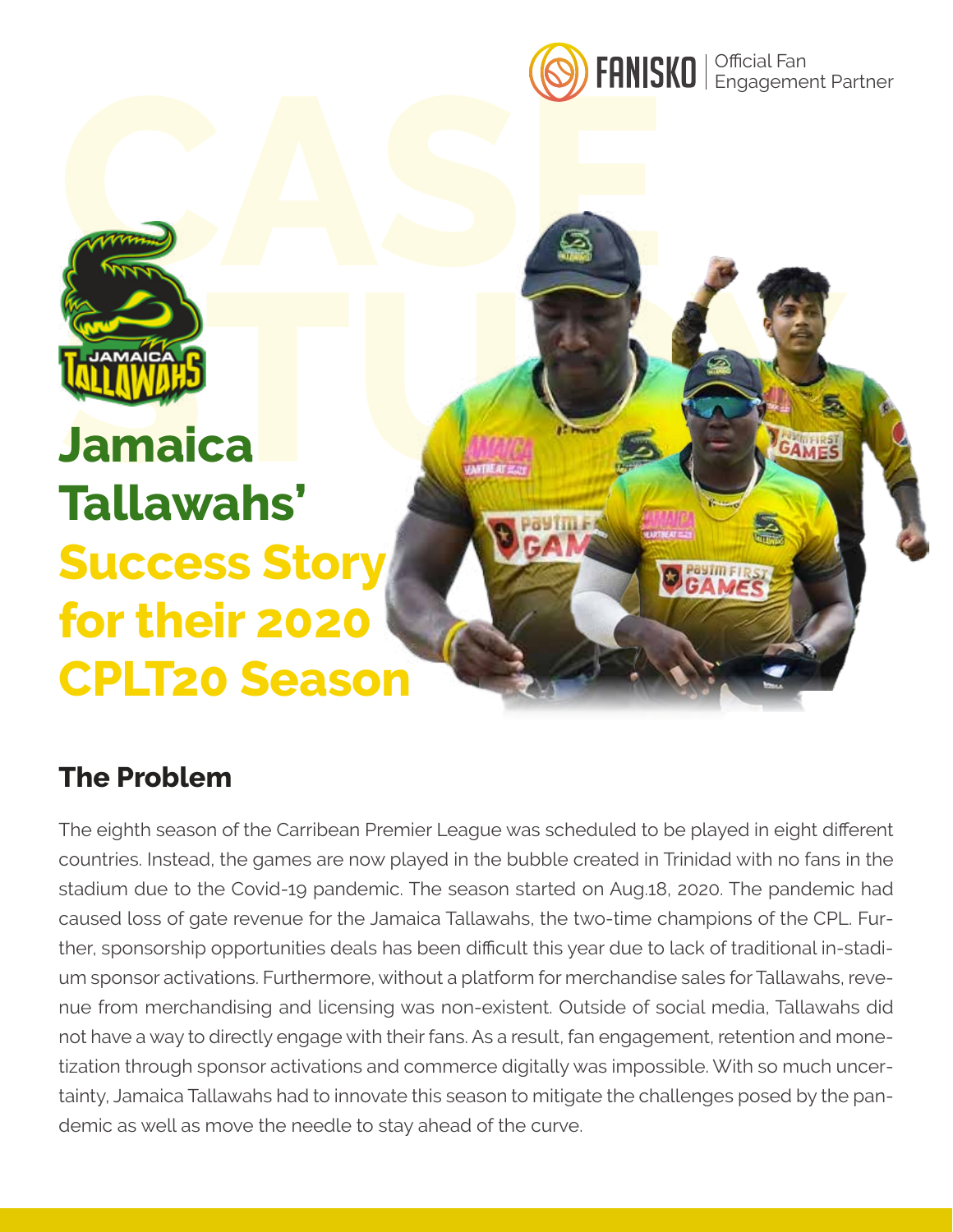



## **The Solution**

Two weeks before the start of the league, Jamaica Tallawahs announced Fanisko as its official digital fan engagement partner. Fanisko put a comprehensive strategy together - a path to new revenue streams through fans and sponsorships by the start of the season. Fanisko leveraged and expanded on their proprietary Fanisko Engage platform to pave the way. Jamaica Tallawahs management truly believes in a creative and an innovative digital fan and sponsor engagement platform and understands that this digital approach will help improve not only the brand awareness globally but also the overall valuation of the Tallawahs organization. The digital transformation was executed using a three pronged approach.

## **Establishing the Digital Infrastructure**

Fanisko rolled out iOS and Android apps for Tallawahs with social media integration for curated content, exclusive long-form, video, infographics type of content including scores and schedules. To engage fans further, it included several gamification components: trivia, polls, survey, pick'em, swipe'em, contextual prediction and advanced Augmented Reality engagements (app and social). All of the content was established with the intent of activating sponsorships. That is, each content can be sponsored by one or several sponsors. In turn, measuring return on investment for the sponsors was extremely easy. In addition, Fanisko created an e-commerce shop, in association with its partner Crickbuster, and integrated within the app to enable fans to buy merchandise directly from the app. In summary, Fanisko designed Jamaica Tallawahs digital infrastructure to identify their fans, engage, retain and monetize in less than two weeks.